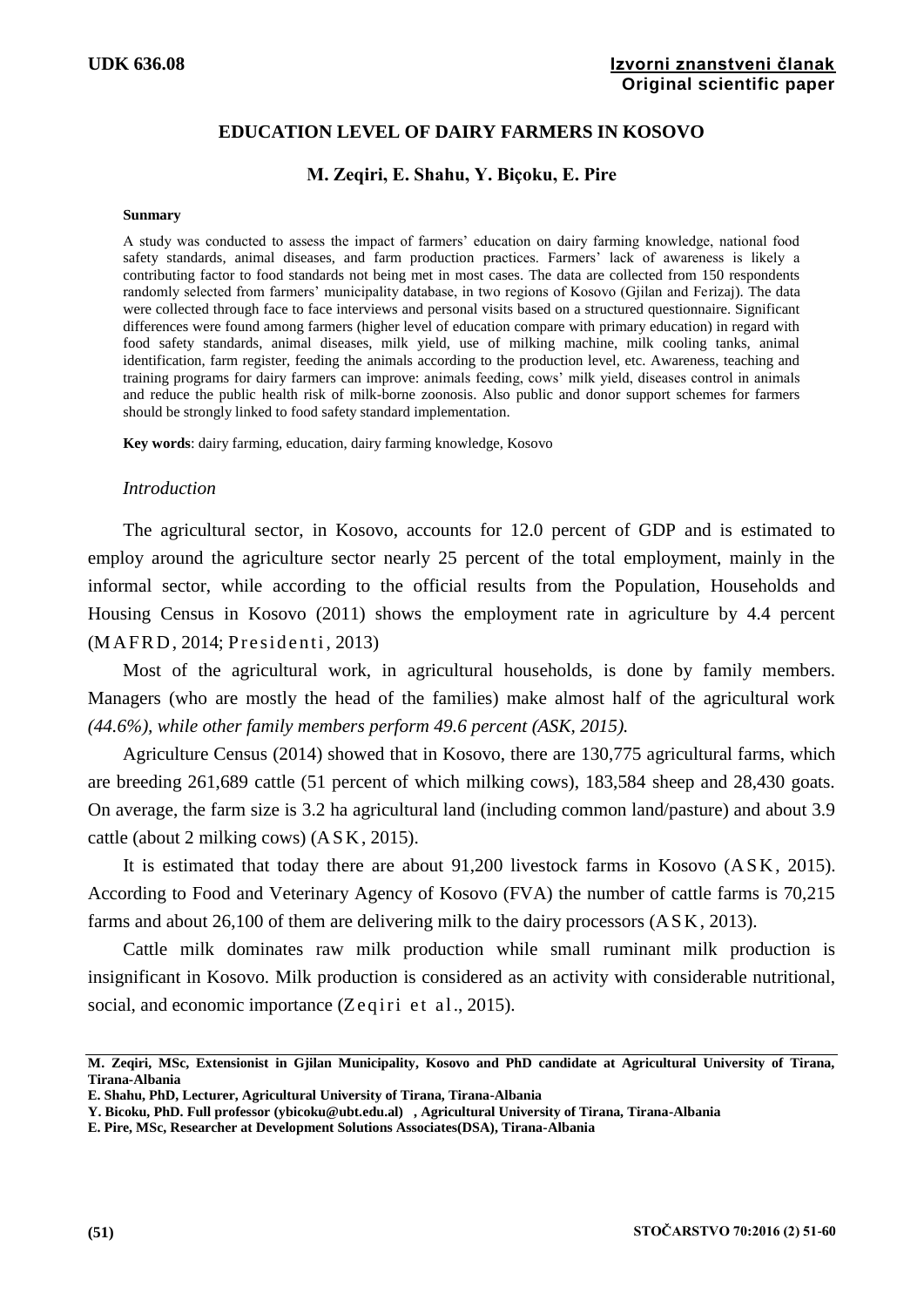During 2014, were operating 5,472 commercial farms (7.8 percent of the dairy farms) that have more than 5 milking cows which are the main suppliers to the dairy processing industry with a total of about 62 million liters of milk per year, or about 18 percent of the milk produced in the country (AAD, 2015; MA FRD, 2015; and authors calculations).

The rest is used for feeding calves, for own consumption, sold as raw milk or white cheese on the various local unregulated (green) markets. Commercial and semi-commercial farms sell milk to one of the 19 dairy processors (Nushi, 2010). Traditional dairy products are yogurt, butter, curd and different kinds of cheese.

The average age of the holders of agricultural farms is 52 years. As far as education/training in agriculture, more than  $95\%$  of managers have only practical experience in agriculture  $(ASK,$ 2015).

In Kosovo, like in other developing countries, dairy development has played a major role in increasing milk production, improving income level, and generating employment opportunities, especially for small and marginal farmers. The dairy farming is characterized by low productivity as the result of poor farming technologies and lack of capital by smallholder farmers. Also, research and training programs need to be planned, which would be beneficial to the farming environment. Due to the increase in purchasing power, demands for local dairy products are expected to mark an increase (MAFRD, 2014).

The question addressed in this paper is: What impact does farmers' education have on farm business practice?

According to Hicks (1987) education and training are widely acknowledged as contributors to national economic wellbeing and growth. In addition a major factor in explaining differences in productivity and income between countries is the level of education and human capital, which includes both formal education and informal on-the-job training. Also, as mentioned by Hanushek E A and Wößmann L (2010) education can facilitate the diffusion and transmission of knowledge needed to understand and process new information and to successfully implement new technologies, which again promotes economic growth.

Mellor (1976) emphasized that the investment in education in rural areas needs to be part of a strategy to improve agricultural productivity through its complementary with agricultural inputs, and effective research and extension service.

Lockheed et al. (1980) have synthesized the conclusions of a number of studies of the positive effect of a farmer's educational level and exposure to extension services on the farm productivity.

According to Kilpatrick (1996) the farm businesses which have agricultural qualifications have an average gross operating surplus compared to other farm businesses.

In the present research, we investigated the relation between the educational levels of dairy farmers with practices implemented on the farm, such as: farm size, farmers age, farmers experience in livestock, milk production, number of animals raised, farmers' awareness about food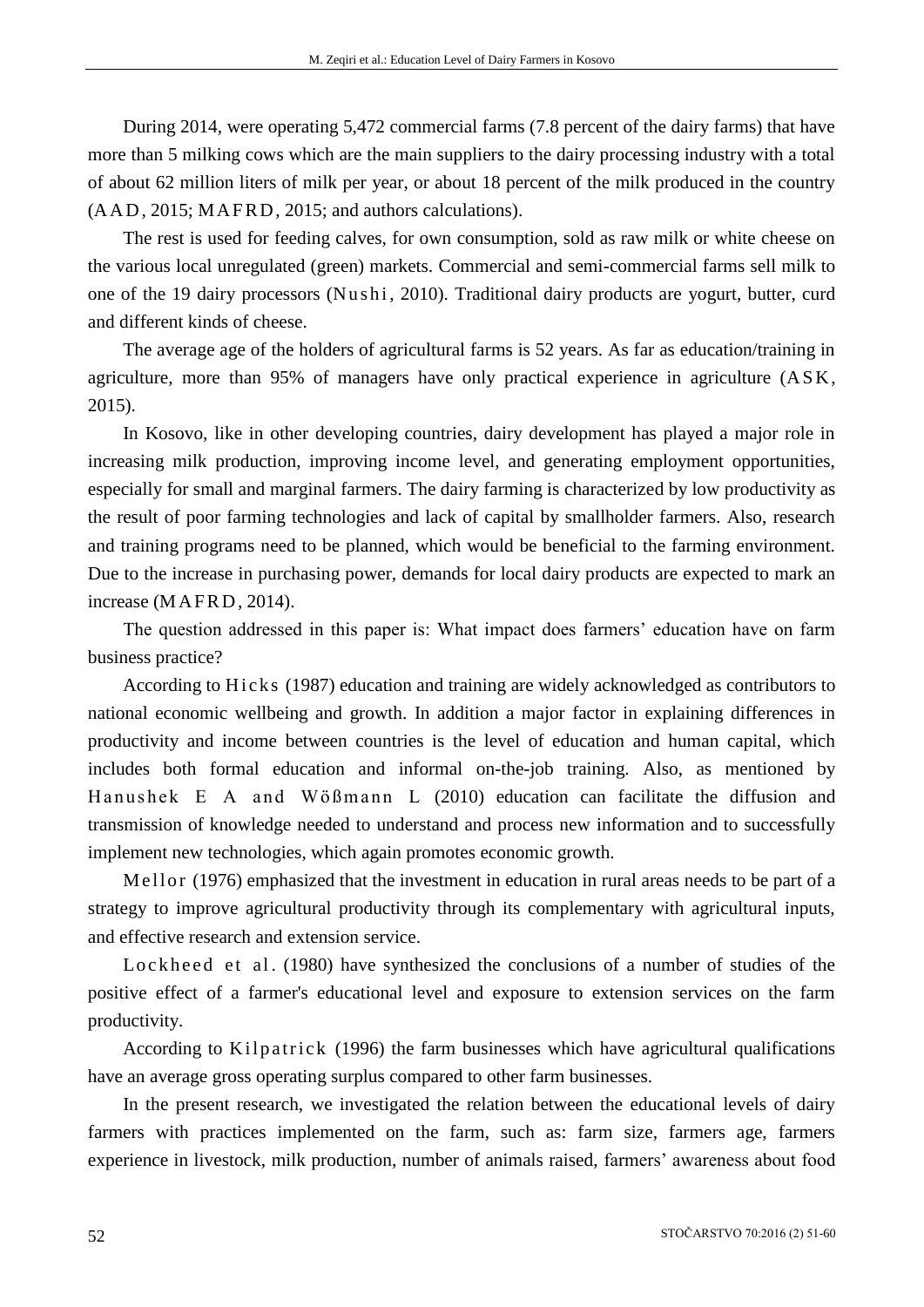safety standards and animal diseases, etc. According to Hadrich (2011), farmers have different educational backgrounds: (i) primary education, (ii) middle school; (iii) agronomy background, (iv) university education. In addition the human capital is not defined by one specific variable, but rather is a combination of various factors, such as age, experience, and management capabilities of the principal operator.

#### *Material and Methods*

*Study area.* The present study was conducted in the regions of Gjilan and Ferizaj, Kosovo. The data were collected during the period of May-July 2014.

*Data collection.* A structured questionnaire was used for collection of all information related to dairy farming. The questionnaire was examined by a panel of specialist to verify its content and validity. To avoid confounding questions and for clarity, the questionnaire was pre-tested on a pilot group of 10 farmers. In the case of inconsistent questions, it was modified accordingly. Face-to-face interviews were conducted. The questionnaire contained both open-ended and closed questions. Interviewers read aloud the closed questions and possible (coded) answers from the questionnaire to the respondents. In the case of the open end questions, the interviewers only read the question. Observation is the most direct way of collecting data. According to Gillham (2003) a risk of choosing observation is that people observed may play some kind of a role when observed. For this reason both observation and interviews were used and also the animals and their environment were observed carefully.

The sample consisted of 150 dairy farmers that were randomly selected (from the farmers' list prepared by the municipalities) which included 40 percent of the population of livestock farms with more than 4 dairy cows, in the targeted regions. Interviewers did not encounter any major problems in terms of the willingness of the population to participate, especially after the participants had been briefed about the purpose of the interview and the survey. The answer rate reached 100 %, when in such surveys a 50% response rate can be accepted as satisfactory. This achieved rate is more than adequate for drawing inferences from the data and the results are very indicative for the entire farmers in the regions.

The questionnaire was designed to capture information related to general characteristics of the farm, situation of milk production and marketing, milk yield in different farm sizes, age and education level of household head, family size, experience in dairy production, numbers of dairy cow, farmer training, farmers' awareness on animal health and food safety issues.

*Data analysis***.** The obtained data was stored in Excel-2000 and imported to software SPSS 22.0 for analysis. Stored data were tabulated and arranged as a percent value. Descriptive statistics (i.e. means, frequencies, etc.) was done to estimate the different variables. Statgraphics Centrution 17.1 was used for simple correlation.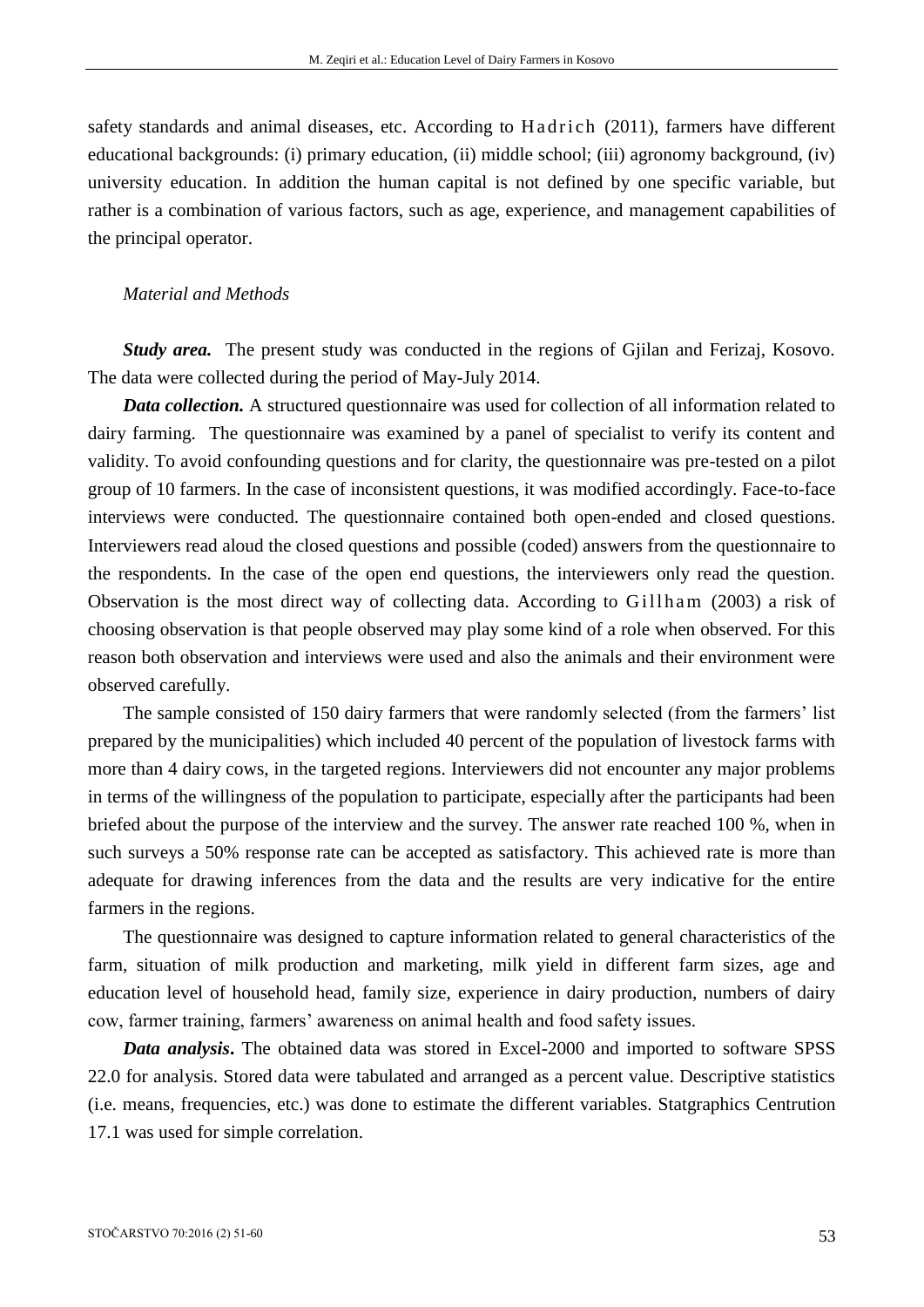### *Results and discussions*

This section analyzes the current situation and the sector's developments with focus the relationship between level of formal education and farmers practices, in two regions of Kosovo. For this purpose education is included by using six point Likert scale: 1-no education, 2- primary education (up to 4 years of school), 3-obligatory education (up to 9 years of school), 4- agricultural middle school (12 years of school), 5- other middle school (12 years of school), and 6-university degree.

The results of group 1-3 (primary education) are compared with those of better educated farmers' group 4-6 (secondary + education).

#### *Sample socio-demographic and farm indicators*

**Table 1:** Main sample socio-demographic and farm indicators.

|                        | Sample farm household indicators |        |                                      |        |                            |       |             |       |  |  |
|------------------------|----------------------------------|--------|--------------------------------------|--------|----------------------------|-------|-------------|-------|--|--|
| <b>Education level</b> | Age<br>(vears)                   |        | <b>Working experience</b><br>(vears) |        | <b>Farm size (persons)</b> |       | No. of cows |       |  |  |
|                        |                                  |        |                                      |        |                            |       |             |       |  |  |
|                        | Mean                             | Std.   | Mean                                 | Std.   | Mean                       | Std.  | Mean        | Std.  |  |  |
|                        |                                  | Dev.   |                                      | Dev.   |                            | Dev.  |             | Dev.  |  |  |
| Primary education      | 48.98                            | 12.432 | 23.29                                | 15.731 | 6.29                       | 6.433 | 9,0         | 4.708 |  |  |
| Secondary+ education   | 44.02                            | 8.357  | 17.5                                 | 10.823 | 9.02                       | 9.699 | 12.07       | 7.835 |  |  |

Since the typical sampler farm had more than 4 cows and the average farm size was 9.0 to 12.07 cows, it may be concluded that they were market oriented (Table 1). We targeted market oriented farms, as usually they are more aware of the standards; invest more in the future, toward improving standards; and compare with small subsistence farms (1-2 cows) are more likely to "survive" the growing competition in the future.

The majority of respondents belongs to 30-49 years of age (50.8%) and farming experience of the 68.2 percent of respondents was less than 20 years for the primary education group; while in the secondary+ education group, 66.6 percent of the farmers belong to the age group of 30-49 years, and 73.5 percent of farmers have less than 20 years experience. In the group of better educated farmers 31 percent are with less than 10 years experience.

**Effect of education on milk yield.** The difference in milk production performance between primary education group of farmers and secondary+ group (Table 2) is an established fact: hence the effect of education level on milk yield was assessed in both group of farmers. Milk yield, increased with the level of farmer's education.

**Table 2:** Effect of education on milk yield

|                        | Milk/cow/day (kg) |           |
|------------------------|-------------------|-----------|
| <b>Education level</b> | Mean              | Std. Dev. |
| Primary education      | 9.97              | 4.490     |
| Secondary+ education   | 14.06             | 4.921     |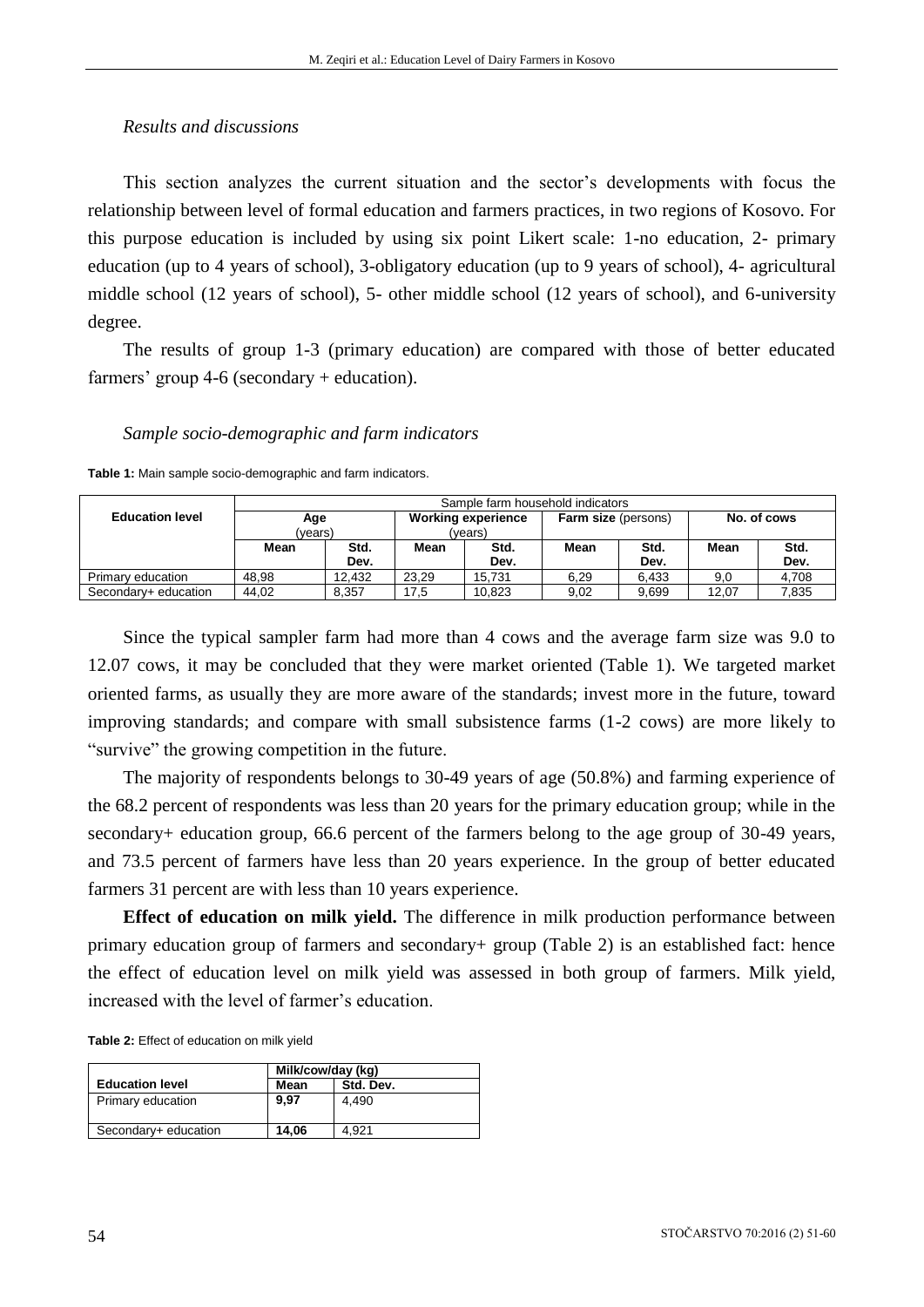**Effect of education on milk sold to processors.** From table 3, we figure out that 73 percent of the primary education farmers are not selling milk to the processors. This group mainly is selling the milk to the consumer houses, in the green market (open market), and only 27 percent is sold to the processors. While for the secondary+ group of farmers the figures are 46 and 54 percent, respectively.

|            |    |     | Selling milk to the processors |      |                      |         |  |  |
|------------|----|-----|--------------------------------|------|----------------------|---------|--|--|
| Percentage | οf | the | Primary education              |      | Secondary+ education |         |  |  |
| production |    |     | <b>Percent</b><br>Frequency    |      | Frequency            | Percent |  |  |
|            |    |     | 46                             | 73.0 | 40                   | 46.0    |  |  |
| $1 - 50$   |    |     |                                | 3.2  | 8                    | 9.2     |  |  |
| 51-100     |    |     | 15                             | 23.8 | 39                   | 44.8    |  |  |
|            |    |     |                                |      |                      |         |  |  |
| Total      |    |     | 63                             | 100  | 87                   | 100     |  |  |

**Table 3:** Answer the question "What part of your milk production is sold to the processors"?

Food Safety Institution. Kosovo's Food Law1<sup>1</sup> provides information that the official control of food shall be carried out from the inspectorate under the Food and Veterinary Agency. One of the questions for farmers was to choose the institution in charge of food safety in Kosovo, providing them several options from which to choose. From table 4, we figure out that 64.4 percent of the secondary+ education group stated they know that FVA is in charge with food safety compared with 27 percent of the primary education group. 69.8 percent of farmers of the primary education group stated that they do not know–indicating the law awareness level among farmers about food safety.

|                        |                   | Institution in charge of food safety |            |         | Institution that issues animal health certificate |                |            |                |  |
|------------------------|-------------------|--------------------------------------|------------|---------|---------------------------------------------------|----------------|------------|----------------|--|
| <b>Education level</b> | Primary education |                                      | Secondary+ |         | Primary education                                 |                | Secondary+ |                |  |
|                        |                   |                                      | education  |         |                                                   |                | Education  |                |  |
|                        | Freq.             | Percent                              | Freq.      | Percent | Freq.                                             | <b>Percent</b> | Freq.      | <b>Percent</b> |  |
| <b>FVA</b>             | 17                | 27.0                                 | 56         | 64.4    | 21                                                | 33.3           | 63         | 72.4           |  |
| <b>MAFRD</b>           |                   | .6 <sub>1</sub>                      | 4          | 4.6     |                                                   | 1.6            |            | 2.3            |  |
| Municipality           |                   | 0.0                                  | 2          | 2.3     |                                                   | 1.6            |            | 1.1            |  |
| don't know             | 44                | 69.8                                 | 23         | 26.4    | 39                                                | 61.9           | 20         | 23.0           |  |
| No answer              |                   | 1.6                                  | 2          | 2.3     |                                                   | 1.6            |            | 1.1            |  |
| Total                  | 63                | 100                                  | 87         | 100     | 63                                                | 100            | 87         | 100            |  |

**Table 4:** Answer to the questions: "Which is the institution in charge of food safety? and Which is the institution that issues animal health certificate?

Animal Health Certificate. The Law on "Veterinary"<sup>2</sup> (article 6, 14, 16, 19) emphasis that veterinary service is responsible for issuing a veterinary certificate for: (i) the movement of the animal or the products, (ii) trade of animals, (iii) slaughtering of animals. Farmers were asked to choose the institution in charge of issuing animal health certificate providing several options from which to choose. 72.4 percent of the farmers from the secondary+ education group provided the right answer while almost 62 percent of the farmers from the primary education group stated that they do not know (Table 4), indicating the lack of information about this important aspect.

<u>.</u>

<sup>&</sup>lt;sup>1</sup> Republic of Kosovo (RoK): Law on Food No. 03/L-016. Assembly of Kosovo, 12 February 2009. Official Gazette of the Republic of Kosovo No. 49, 25 March 2009

<sup>2</sup> Republic of Kosovo (RoK): **Law on Veterinary No 2004/2**. Assembly of Kosovo, 16 June 2004,

Official Gazette of the Provisional Institutions of Self-Government in Kosovo No. 18, 01 November 2007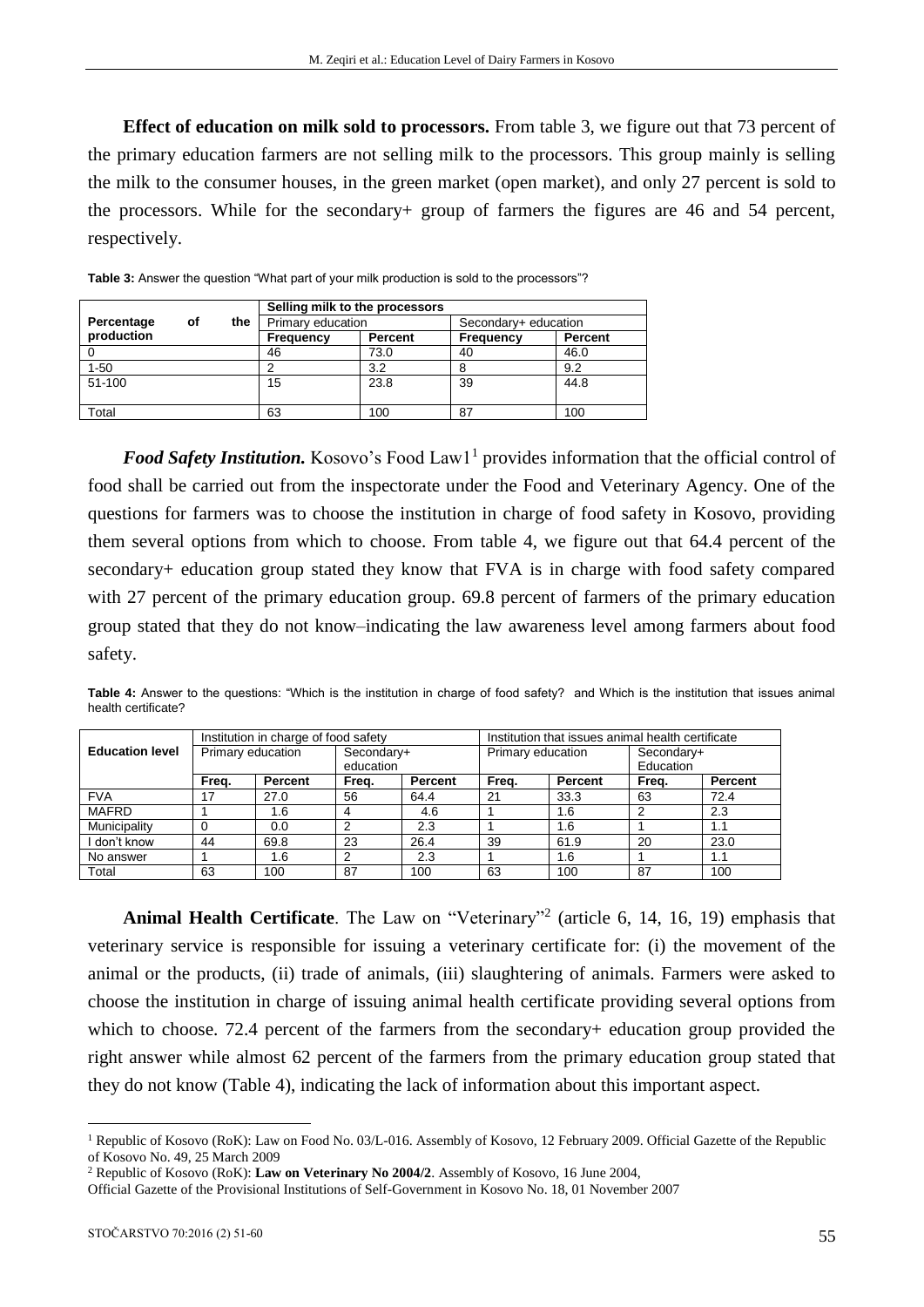**Farm Register.** According to the article 27 of the law on "Veterinary" the farmer must keep the animal register. Keeping a farm register is very important, not only for farmers but also for animal and public health experts**,** because through records could be identified the movement of animals from one farm to another, from one farm to the market or to a processing facility. The record keeping of animals' movement helps to find the sick ones, and also to find the farm and the area where another animal may have come into contact with and potentially exposed to a disease. Using the farm records, the experts can determine if those animals need to be tested, treated, or even quarantined to prevent further spread of disease. These are very important step in securing the safety of our food supply.

According to our field survey, most of the farmers stated that they do not have a farm livestock book/register. Only 14.3 percent of the farmers of the primary education group and 35.6 percent of the farmers of the secondary +education group stated that they have farm register book (Table 5). It is observed that there is a relationship between level of education and the fact that a farmer keeps notes on books about animals (Pearson Chi-Square  $= 8.514330$  sig  $= .004$ ). The responses were coded as follows; yes  $= 1$  and not  $= 2$  to have books, primary education  $= 1$ , secondary + education  $= 2$  for education. Spearman's coefficient was calculated to measure the level of correlation, which resulted as follows:  $-.238$  (sig = .003), -a statistically significant correlation. The relation between these variables resulted negative, so the higher the educational level, the fewer farmers do not keep books about animals.

**Certificate for the transport of animals**. The majority of the farmers is not issued with veterinary certificate before transporting their animals. However, from the secondary+ education group, 44.8 percent are issued with veterinary certificate compared with 23.8 percent from the primary education group (table 5). Educational level also influences on having transportation certificate, where the results of statistics are as follows: Pearson Chi-Square=7.006 sig=0.008124, Spearman Correlation=-0.216118, sig=0.007902.

|                                             |        |                   | <b>Education level</b> |                      |                |  |  |  |  |
|---------------------------------------------|--------|-------------------|------------------------|----------------------|----------------|--|--|--|--|
|                                             | Answer | Primary education |                        | Secondary+ education |                |  |  |  |  |
| Description                                 |        | Freq.             | Percent                | Freq.                | <b>Percent</b> |  |  |  |  |
|                                             | Yes    | 9                 | 14.3                   | 31                   | 35.6           |  |  |  |  |
|                                             | No.    | 54                | 85.7                   | 56                   | 64.4           |  |  |  |  |
| Farm register                               | Total  | 63                | 100                    | 87                   | 100            |  |  |  |  |
|                                             | Yes    | 15                | 23.8                   | 39                   | 44.8           |  |  |  |  |
|                                             | No.    | 48                | 76.2                   | 48                   | 55.2           |  |  |  |  |
| Certificate for the<br>transport of animals | Total  | 63                | 100                    | 87                   | 100            |  |  |  |  |

**Table 5:** Answer to the questions: "Do you have a farm book/register on livestock"? "Do you obtain a certificate for the transport of animals?

**Animal Identification**. According to the law on "Veterinary" the owner is responsible for the animal's identification and for keeping the identification register. The penalty of 500- 30,000 Euro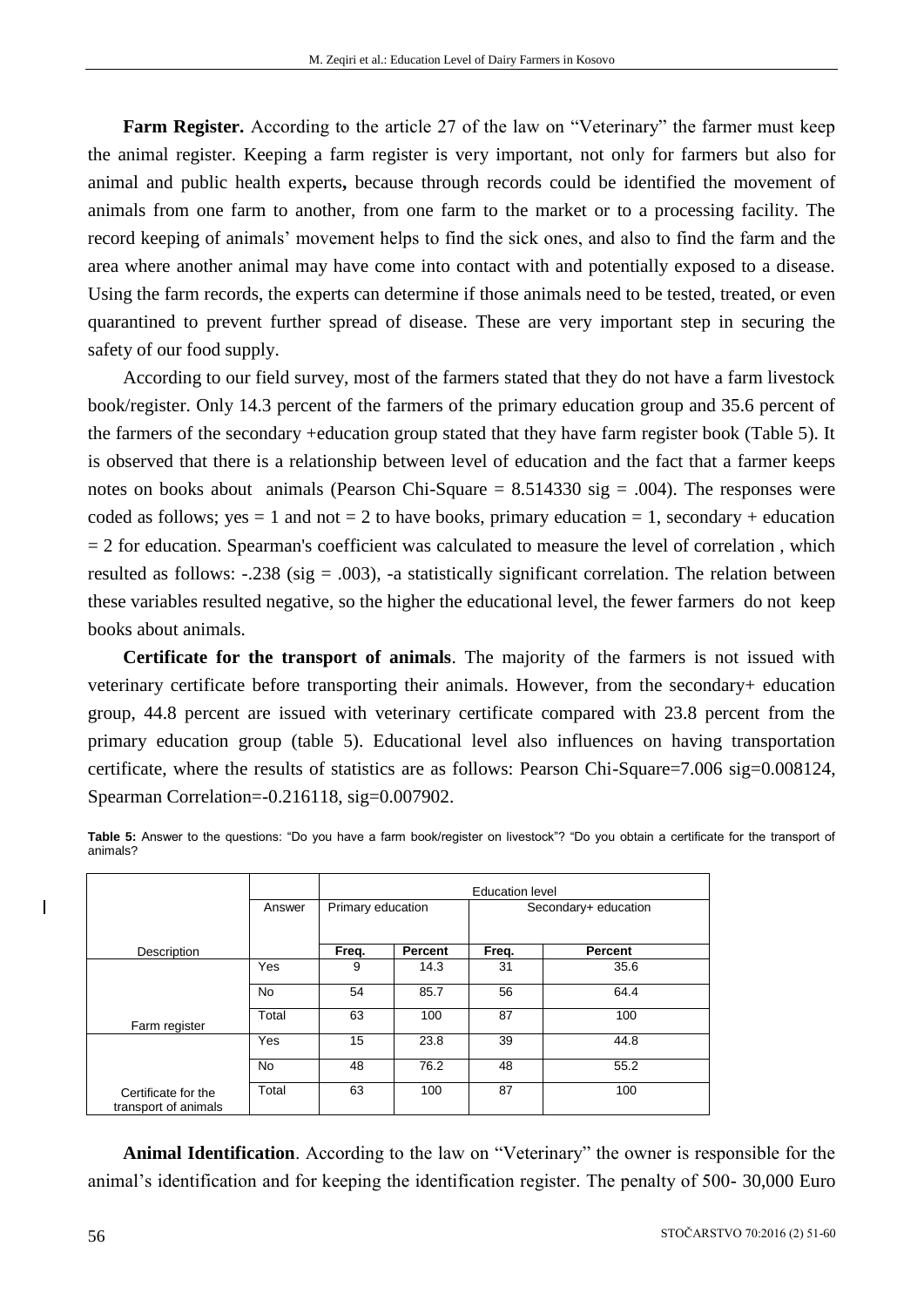is applied to the farmer who doesn't use the ear tag for his animals. The majority of the farmers of both groups (74.6% of the primary group and 94.3% of the secondary+ group) state that they always use ear tags for the identification of their animals. However, from the primary education group, 11.1 percent of the respondents stated that they never or rarely use the ear tags (table 6). The dependence between ear tags identification scale and education level resulted statistically significant and negative. As of the farmers declarations the results were as follows: the higher the educational level the fewer farmers rarely or never used ear tags identification. The responses were coded as follows; Always=1, often=2, rarely=3, never=4.

**Slaughter of Animals**. The majority of the farmers of both groups (76.2% of the primary group and 47.1% of the secondary+ group) stated that they never notify the veterinarian before slaughtering the animals (table 6). (Pearson Chi-Square =14.089378 sig=0.003, Spearman Correlation=-0.306, sig=0.0001 )

|                  |                   | Use ear tags for livestock identification |            |         | Slaughter your animals |         |            |         |  |
|------------------|-------------------|-------------------------------------------|------------|---------|------------------------|---------|------------|---------|--|
| <b>Education</b> | Primary education |                                           | Secondary+ |         | Primary education      |         | Secondary+ |         |  |
| level            |                   |                                           | education  |         |                        |         | Education  |         |  |
|                  | Frea.             | Percent                                   | Freq.      | Percent | Frea.                  | Percent | Frea.      | Percent |  |
| Always           | 47                | 74.6                                      | 82         | 94.3    | 4                      | 6.3     | 21         | 24.1    |  |
| Often            | 9                 | 14.3                                      | 4          | 4.6     | 2                      | 3.2     | 5          | 5.7     |  |
| Rarely           | 4                 | 6.3                                       |            | 1.1     | 9                      | 14.3    | 20         | 23.0    |  |
| Never            | 3                 | 4.8                                       |            | 0.0     | 48                     | 76.2    | 41         | 47.1    |  |
| Total            | 63                | 100                                       | 87         | 100     | 63                     | 100     | 87         | 100     |  |

**Table 6:** Do you use ear tags for livestock identification? Do you notify the veterinary service before slaughter your animals?

**Animal diseases**. Poor knowledge of zoonosis might significantly impede people who are infected with brucellosis from seeking medical services. Most of the farmers of the primary education group stated that they don't know the symptoms of Brucellosis and TBC, 87.3 percent and 85.7 percent, respectively. (Table 7). While the answer from the secondary+ education group is much better: 40.2 percent of them knew the symptoms of Brucellosis and 43.7 percent knew the symptoms of TBC. The statistics resulted as follows: Pearson Chi-Square = 13.544336 sig=0.000, Spearman Correlation=-0.300, sig=0.0002 for Brucellosis and Pearson Chi-Square =14.672 sig=0.0001, Spearman Correlation=-0.312, sig=0.00009 for TBC.

**Table 7: "Do you know the symptoms of the following diseases?**

|                           |                   | <b>Brucellosis</b> |                         |                | твс               |         |                         |                |  |
|---------------------------|-------------------|--------------------|-------------------------|----------------|-------------------|---------|-------------------------|----------------|--|
| <b>Education</b><br>level | Primary education |                    | Secondary+<br>education |                | Primary education |         | Secondary+<br>Education |                |  |
|                           | Frea.             | Percent            | Frea.                   | <b>Percent</b> | Frea.             | Percent | Frea.                   | <b>Percent</b> |  |
| Yes                       |                   | 12.7               | 35                      | 40.2           |                   | 14.3    | 38                      | 43.7           |  |
| No                        | 55                | 87.3               | 52                      | 59.8           | 54                | 85.7    | 49                      | 56.3           |  |
| Total                     | 63                | 100                | 87                      | 100            | 63                | 100     | 87                      | 100            |  |

**Feed ration.** Most of the farmers of the both groups are not consulting the feed expert and they continue to feed the animals without making a distinction of the ration according to the milk production. This is one of the reasons why the milk yield in Kosovo is below potential breed averages. However exist a considerable difference between the two groups, where 1/3 of the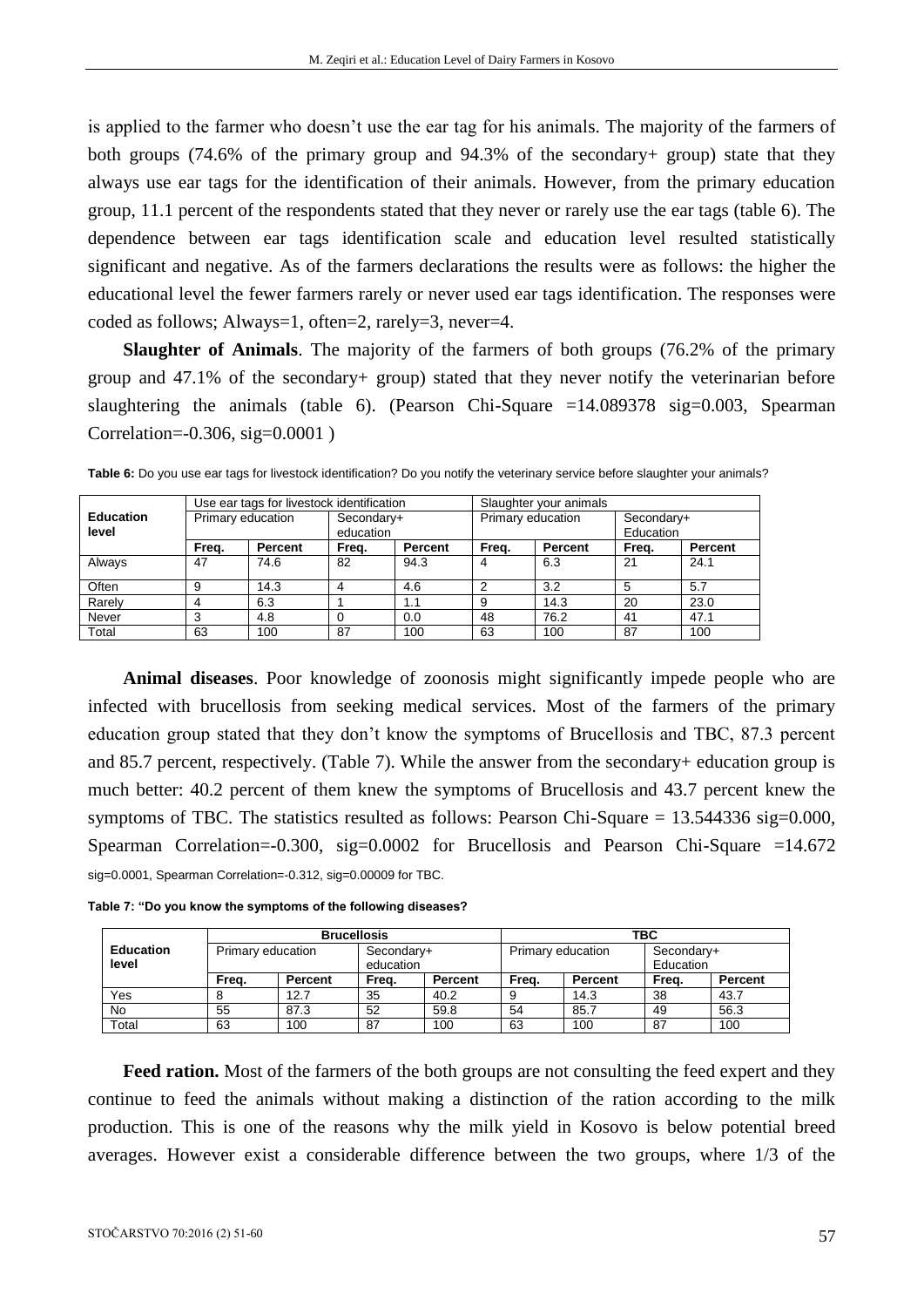secondary+education farmers are feeding the cows according to the milk production. Pearson Chi-Square =7.606 sig=0.006, Spearman Correlation=-0.225, sig=0.006.

| <b>Education</b><br>level | Feed ration                              |         |                  |                |  |  |  |  |
|---------------------------|------------------------------------------|---------|------------------|----------------|--|--|--|--|
|                           | Primary education<br>Secondary+education |         |                  |                |  |  |  |  |
|                           | <b>Frequency</b>                         | Percent | <b>Frequency</b> | <b>Percent</b> |  |  |  |  |
| Yes                       |                                          | 12.7    | 28               | 32.2           |  |  |  |  |
| No                        | 55                                       | 87.3    | 59               | 67.8           |  |  |  |  |
| Total                     | 63                                       | 100     | 87               | 100            |  |  |  |  |

**Table 8:** "Do you use the feed ration of cows according to the milk production?

**Milking and cooling tank**. Almost 70 percent of the farmers of the secondary + education level group are using milking machine, in addition, 57.5 percent of the farmers, of this group, are using milk cooling tank which shows us for better milk quality and less risk for diseases (Table 9).

**Table 9:** Do you use hand or machine milking? and "Do you have milk cooling tank"?

|                        | <b>Machine milking</b> |                |                         |                | Milk cooling tank |         |                         |         |
|------------------------|------------------------|----------------|-------------------------|----------------|-------------------|---------|-------------------------|---------|
| <b>Education level</b> | Primary education      |                | Secondary+<br>education |                | Primary education |         | Secondary+<br>education |         |
|                        | Frea.                  | <b>Percent</b> | Frea.                   | <b>Percent</b> | Freq.             | Percent | Freq.                   | Percent |
| Yes                    | 22                     | 34.9           | 60                      | 69.0           |                   | 14.3    | 37                      | 42.5    |
| No                     | 41                     | 65.1           | 27                      | 31.0           | 54                | 85.7    | 50                      | 57.5    |
| Total                  | 63                     | 100            | 87                      | 100            | 63                | 100     | 87                      | 100     |

## *Conclusions*

This is an exploratory study, aiming at assessing the impact of farmers' education on dairy farming knowledge, national food safety standards, animal diseases, and farm production. This sample covers only 2 out of 7 regions of Kosovo, due to financial constraints, which might represent a limitation – however, the findings could be considered indicative for the Kosovo as a whole, since the legal and institutional framework is the same for the whole country. According to the survey findings, the milk yield of the cows managed by the farmers of the secondary+ education group is 41% higher than those of the primary education group. 54% of the farmers of the secondary+ education group sell milk to the processors compares with 27% of the primary education group. In addition, 64.4% of the farmers of the secondary+ education group knew who is the institution in charge with food safety, 72.4% knew about the institution in charge of issuing the animal health certificate, 40.2% new the symptoms of Brucellosis, 43.7% knew the symptoms of TBC compare with 27%, 33.3%, 12.7% and 14.3%, respectively for the primary education group.

In addition, significant differences between two groups of farmers (in favor of the secondary +education group), are also for the use of milking machine, milk cooling tanks, animal identification, farm register, feeding the animals according to the production level, etc. Pearson Chi-Square and Spearman's coefficient was calculated to measure the level of correlation, which resulted with a statistically significant correlation. The relation between these variables in some cases resulted negative, so the higher the educational level, the better the performance it is.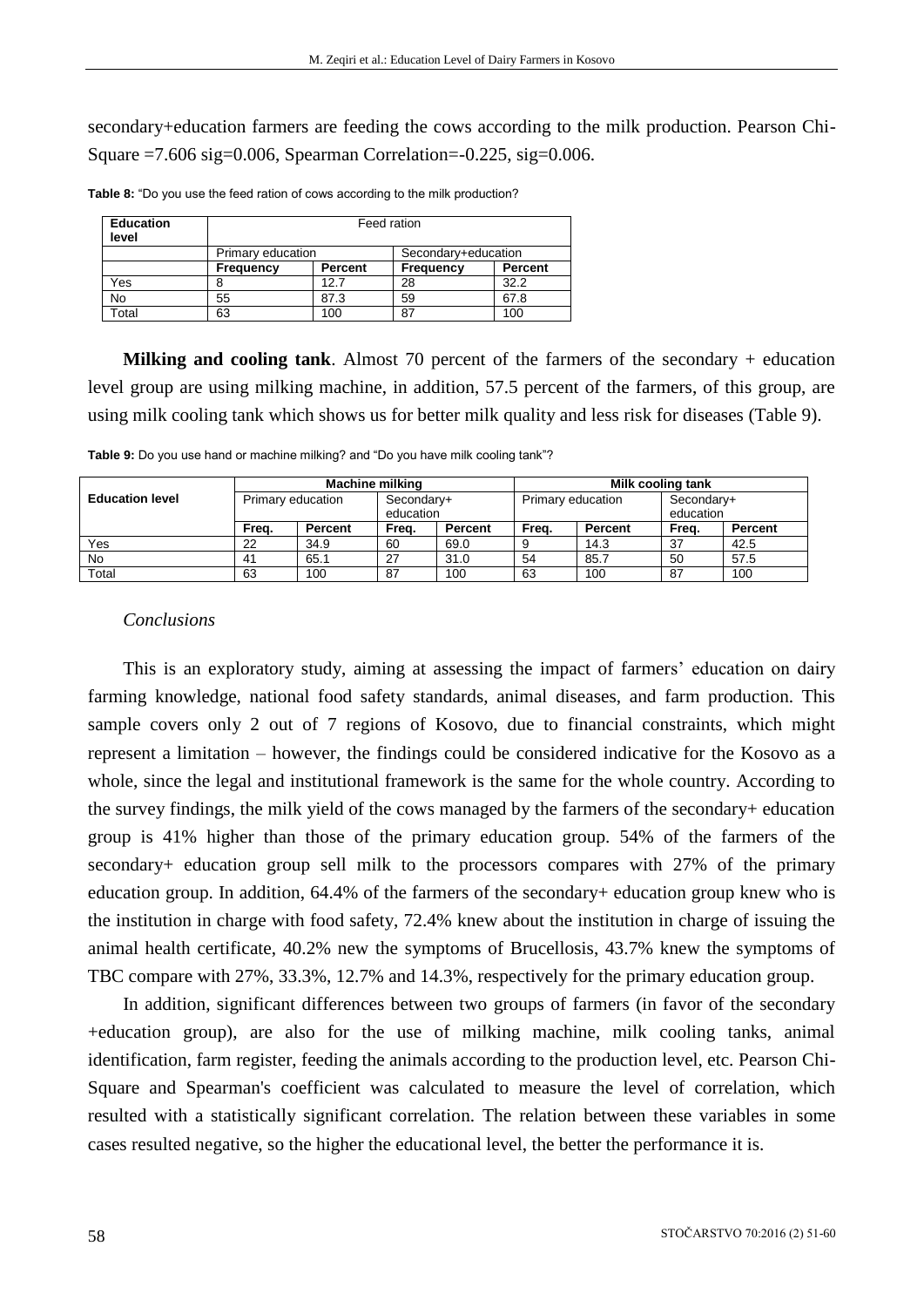These findings indicate the low awareness level among farmers about farm management, animal diseases and food safety. The extension service and information dissemination in regard to the application of best farmers' practices need to be strengthened and to provide farmers with the agricultural knowledge and information regarding food safety and animal health.

*Acknowledgment.* The authors thankfully acknowledge the Professor Associated Dr. Drini Imami and Development Solutions Associates for providing facilities and valuable guidance for the research work.

#### **REFERENCES**

- 1. A A D (2015.): Raporti Vjetor 2014- Agjencia per Zhvillimin e Bujqesise (Annual Report 2014- Agency for Agricultural Development). http://azhb.rks-gov.net/images/files/Raportet%20e%20AZHB-s/Raporti%20vjetor%20i%20Azhb-se%202014.pdf
- 2. ASK (2015.): Rregjistrimi I Bujqesise ne Republiken e Kosoves 2014, Rezultate perfundimtare (Agriculture Census u=in Republic of Kosovo 2014, Final Results).
- 3. ASK (2013.): Anketa e Ekonomive Shtepiake Bujqësore 2013. (Agricultural Household Survey in 2013). Seria 2: Statistikat e Bujqësisë dhe Mjedisit. http://ask.rks-gov.net/
- 4. Gill h a m, B., (2003.): Case study research methods. 2003. MPG Books Ltd. Bodmid, Cornwall.
- 5. Had rich C.J., (2011.): Human capital and its effect on the farm business life cycle Selected paper prepared for presentation at the Agricultural & Applied Economics Association 2011 Annual Meeting, Pittsburgh, Pennsylvania, July 24-26, 2011.
- 6. Hanushek, E. A., L. Wößmann (2010.), Education and Economic Growth. In: Penelope Peterson, Eva Baker, Barry McGaw, (Editors), International Encyclopedia of Education. volume 2, pp. 245-252. Oxford: Elsevier. http://hanushek.stanford.edu/sites/default/files/publications/Hanushek%2BWoessmann%202010%20IntEncEduc%202.pdf
- 7. Hicks, N. (1987.). Education and economic growth. In G. Psacharopoulos (Ed), Economics of Education: Research and Studies, Oxford, Pergamon Press, pp. 101-107.
- 8. Klipatrick, S., (1996.): Education and Training: Impacts on Profitability in Agriculture. Australian and New Zealand Journal of Vocational Education Research, 5(2), 11-36.
- 9. Lockheed E.M., Jamison T.D., Lau J.L., (1980): Farmer Education and Farm Efficiency: A Survey. Economic Development and Cultural Change. Vol. 29, No. 1 (Oct., 1980), pp. 37-76
- 10. M A F R D (2015.): Tregu i Qumeshtit (Milk Market). August 2015. http://www.mbpzhrks.net/repository/docs/Tregu\_i\_qumeshtit\_Final\_15\_10\_2015.pdf
- 11. M A F R D (2014.): Green Report Kosovo 2014. Ministry of Agriculture, Forestry and Rural Development. 2014: 1-143.